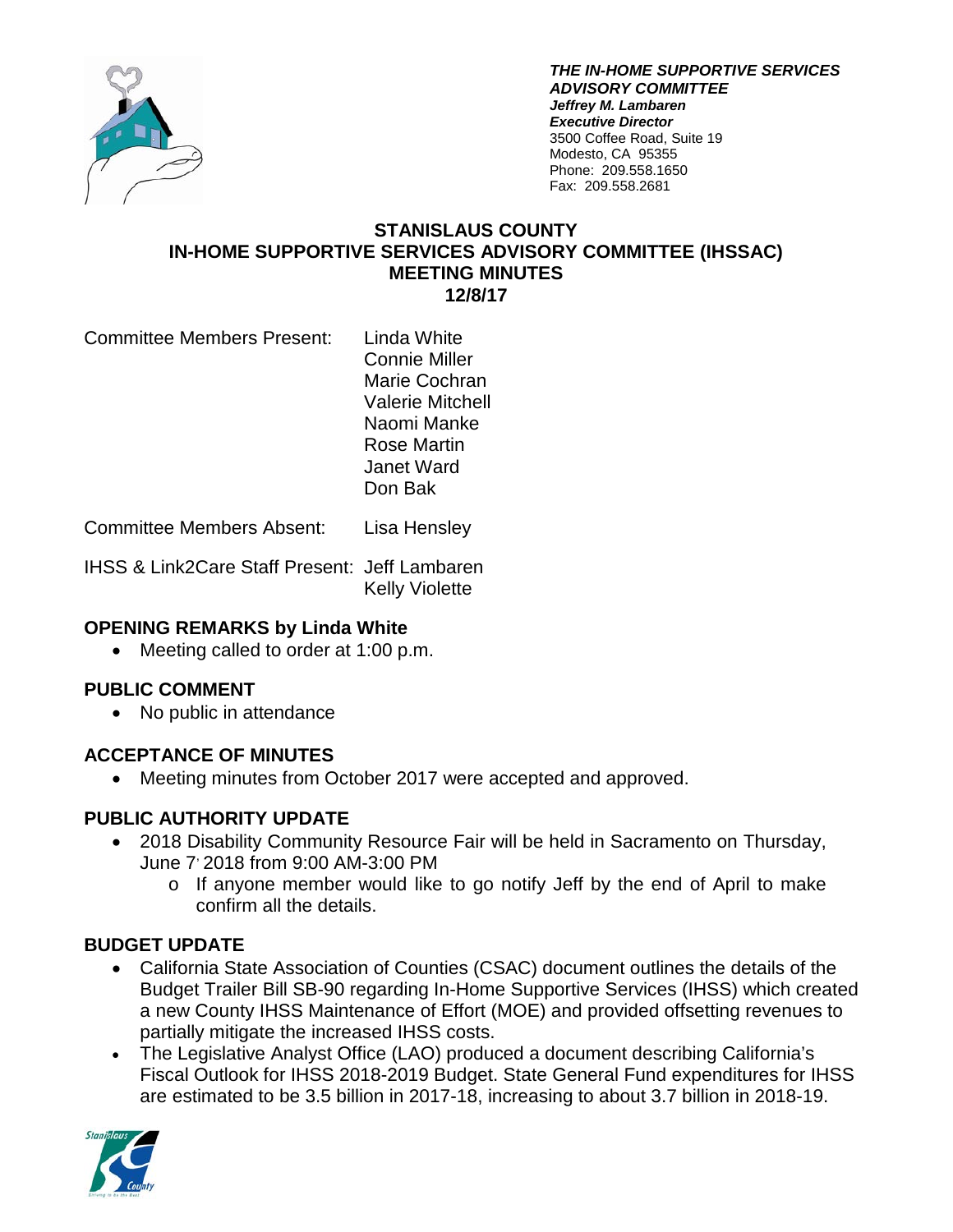This increase is primarily due to projected caseload and hours per consumer growth, which is assumed to continue throughout the outlook period. The LAO projects that IHSS will reach over \$4.5 billion by 2021-22, reflecting an average annual growth of about 6 percent. Implementing the paid sick leave policy for IHSS providers and the federally required electronic visit verification system in 2018-19. Rising Statewide Minimum Wage will increase hourly costs of care. The enacted statewide minimum wage increases- set to gradually raise the state's minimum wage to \$15 per hour by 2022. Recent federal law requires States to use an Electronic Visit Verification (EVV) system for Medicare personal care services by January 1, 2019 and for home health care services by January 1, 2023. Restoration of the IHSS services hours previously reduced by 7 percent tied to Managed Care Organization (MCO) Tax Existence. Since 2016-17, the General Fund has supported the restoration of the IHSS service hours previously reduced by 7 percent so long as the MCO tax is in place. Under current law, the MCO tax is set to expire at the end of 2018-19. Given this expected expiration of the MCO tax, our outlook projections assume that the General Fund support the restoration of service hours will not be included in 2019.20.

# **LEGISLATIVE UPDATE**

• No updated information

### **MEMBERSHIP UPDATE**

- The Board of Supervisors approved Don Bak and Janet Ward who are now Committee members.
- Elections will be conducted next meeting for a new chair

### **WEBSITE UPDATE**

**[http://www.csa-stanislaus.com/ihss-advisory-committee/index.html#\\_members](http://www.csa-stanislaus.com/ihss-advisory-committee/index.html#_members)**

- Agenda and minutes are current and on the website
- Update History from 2004
- Manage resources Local, State, Federal
- Update new members photos (possibly a quote/message from members)
- Articles will be excepted from committee members for our newsletter (recipes, personal stories/tells, traveling expeditions)

### **BYLAWS REVIEW**

• Bylaws have been reviewed and approved

### **2018 MEETING SCHEDULE**

In Home Support Services Advisory Committee schedule approved and will meet the 2<sup>nd</sup> Friday of month at 1:00 pm at the Stanislaus Veterans Center, with the exception of November 2018 there will not be a meeting.

### **COMMITTEE MEMBERS REPORT**

• Committee Member Naomi is preparing an article for the upcoming newsletter.